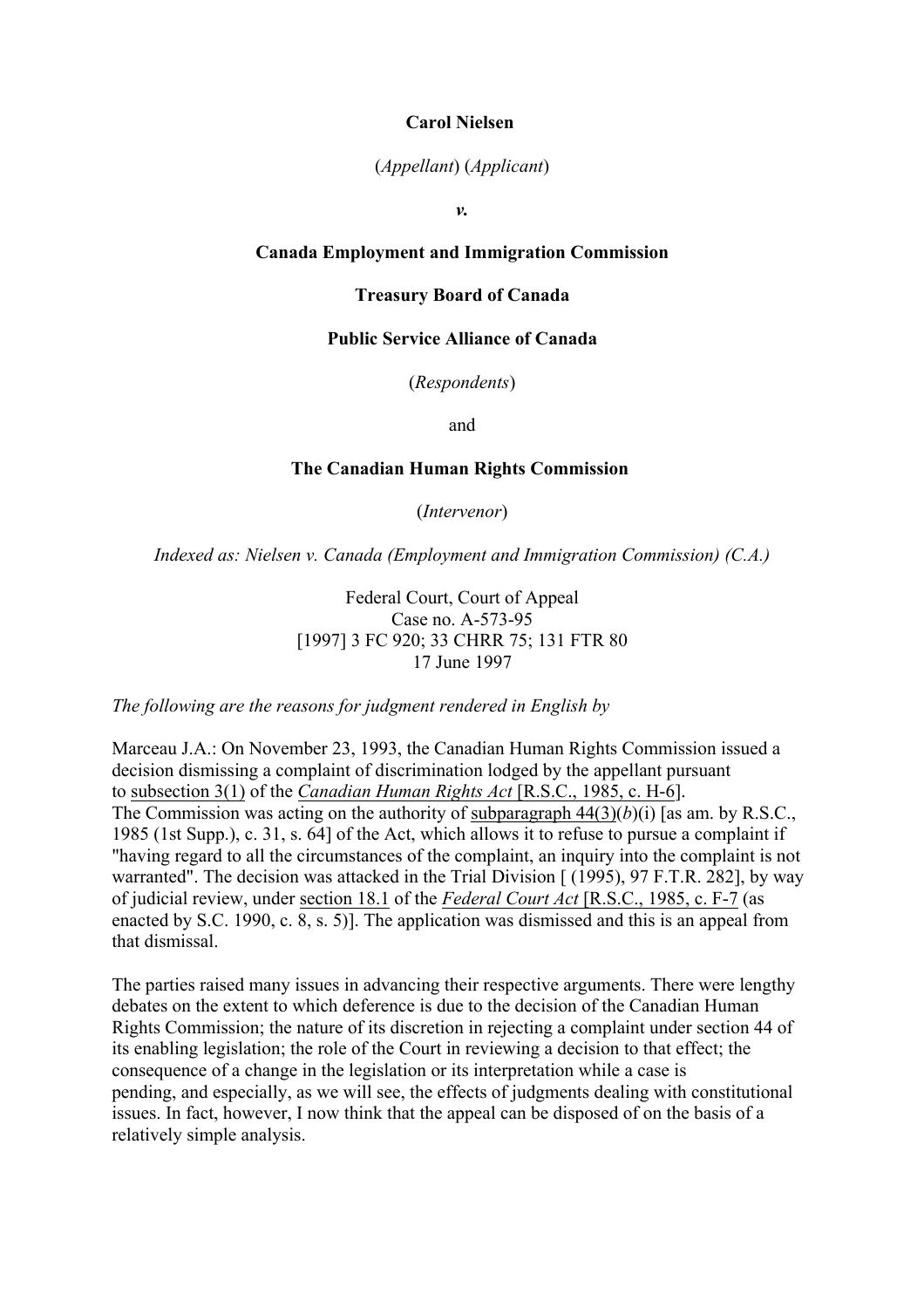First, let us quickly review the facts. The appellant filed a complaint with the Canadian Human Rights Commission (the Commission) on September 29, 1989. At the time, she was a federal public servant and her complaint was about the refusal of the government to provide dental care insurance coverage for her same-sex partner and her partner's child. Her claim was that the refusal constituted discrimination pursuant to the *Canadian Human Rights Act* (the Act) on the grounds of sex, marital and family status, to which grounds she later added sexual orientation. The Commission decided to hold the complaint in abeyance pending judicial determination of a case which dealt with similar issues, that of *Canada (Attorney General) v. Mossop*. This was the case of a homosexual couple who contended that they constituted a "family" and were therefore discriminated against on the sole basis of their "family status""a ground of discrimination formally proscribed by section 3 of the Act"when they had been denied benefits accorded to heterosexual couples. A human rights tribunal had accepted the contention and its decision, when the Commission received the appellant's complaint, was under review in the Federal Court of Appeal. On June 29, 1990, the decision of the Federal Court of Appeal refusing to sanction the acceptance by the Commission of Mr. Mossop's contention was released.<sup>1</sup> An appeal to the Supreme Court was immediately launched. The Commission kept the appellant's complaint in abeyance.

The *Mossop* appeal was still pending before the Supreme Court when, on August 6, 1992, in *Haig v. Canada*, <sup>2</sup> the Ontario Court of Appeal, in proceedings brought by two homosexual members of the Armed Forces who had been made the subject of a policy directive denying homosexuals eligibility for promotions, issued a declaration to the effect that "sexual orientation" had to be added to the grounds of discrimination proscribed by section 3 of the Act. Then, on February 25, 1993, the Supreme Court of Canada delivered its judgment in*Mossop* . <sup>3</sup> A majority of the members of the Court were in agreement with the Federal Court of Appeal that the Commission was wrong in applying the "family status" protection to the homosexual couple. Parliament had obviously not intended to include same-sex couples in its definition of "family" under the Act. The Court noted that, in light of the Ontario Court of Appeal decision in *Haig* , *supra*, the constitutionality of section 3 of the Act could have been challenged on the basis of the absence of sexual orientation from the list of prohibited grounds of discrimination, but as the appellant had declined the invitation to do so, the Court could only rule on the argument initially advanced, that of discrimination on the basis of "family status".

The appellant's complaint was now, at last, ready for consideration. The Commission had before it the judgment it had been waiting for, but it also had the *Haig* judgment which it could not ignore. On November 23, 1993, the Commission finally issued its decision, which it simply expressed in the words of the statute: "considering all the circumstances of the complaint, no further proceedings are warranted." In effect,and this is not disputed, the Commission was taking the position that it would not proceed with complaints based *inter alia* on sexual orientation if the alleged discriminating conduct antedated the *Haig* ruling.

The learned Trial Division Judge dismissed the application for review. He disagreed with the contention that the decision in *Haig* had a retroactive effect going back to 1989, the year the complaint was filed. Such a result appeared to him to be contrary to the fundamental, if not absolute, principle of law against retroactivity. From his point of view, sexual orientation became part of section 3 of the Act on the date of the judgment that read the words into it. He rejected the argument that throughout the period from 1989 to the *Haig* decision in 1992, the appellant's complaint was "in the system," so that it should be disposed of on the basis of the law as it existed at the end of the process, as in criminal proceedings. This judicial rule was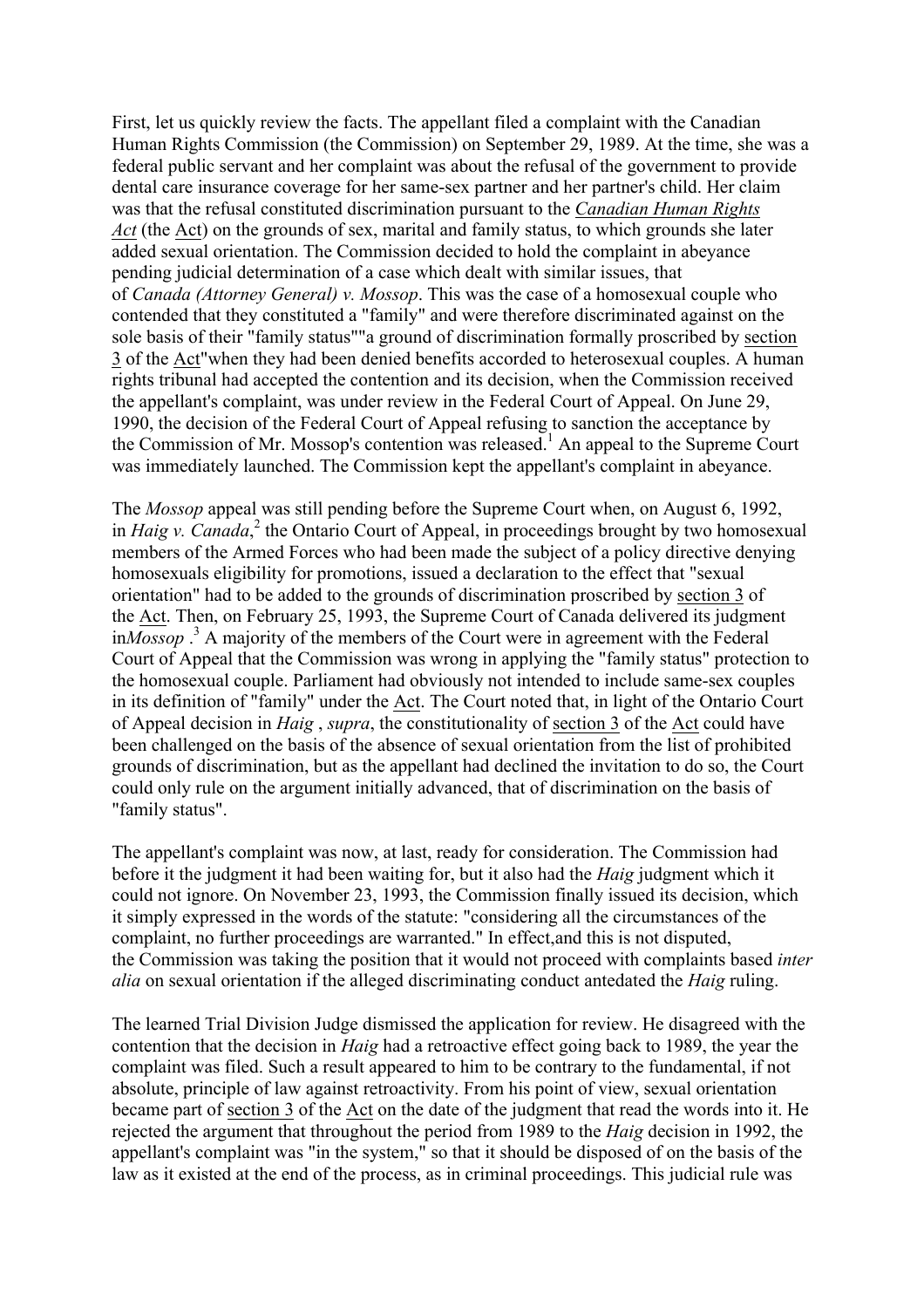applied in criminal proceedings, in his opinion, for reasons that do not extend to civil matters. TheCommission's decision, he said, was purely administrative, and need not have been supported by specific reasons, amongst which could very well have been considerations of administrative efficiency and public policy. On the whole, the decision did not appear to him to be so unreasonable as to allow and require the Court's intervention by way of judicial review.

Such are the main aspects of the decision that is put in question before us and the factual context in which it was rendered. Let us examine its merits.

I said at the outset that, despite the apparent complexity of the case and the number of issues seemingly involved, and long debated by counsel, I was of the view that the appeal could be dealt with on the basis of relatively simple reasoning. This is so for two reasons.

First, the disposition of one of the issues may render moot all the others. A finding that the *Haig* judgment has to be given retroactive effect would indeed be, by itself, decisive of the appeal. The reason is that, if there is such retroactivity, the major, if not the sole, consideration which led the Commission to its conclusion"a fact, I repeat, on which there is agreement"would have been without legal foundation. The Trial Division Judge would then have had no choice but to allow the application for review and send the matter back to the tribunal for reconsideration.<sup>4</sup> The deference due to the Commission on review of a subsection 54(1) decision would obviously have no bearing on the case and, at the same time, the question of whether to apply the "in the system" rule, followed in criminal proceedings with respect to changes in the law introduced before final judgment, would become irrelevant. In fact, this is precisely the situation, since I have come to the conclusion that the *Haig* judgment necessarily has retroactive effect.

The second reason why I now see the case as being more straightforward than it appeared at first is that my conclusion that retroactive effect must be given to a judgment like *Haig* is drawn from a simple analysis of what such a judgment really means and intends to achieve.

It is well known that the Supreme Court, in its landmark decision in *Schachter*, <sup>5</sup> confirmed that the judiciary may resort to four different judicial pronouncements when confronted with a provision of law that appears to be in conflict with the *Canadian Charter of Rights andFreedoms* [being Part I of the *Constitution Act, 1982*, Schedule B, *Canada Act 1982*, 1982, c. 11 (U.K.) [R.S.C., 1985, Appendix II, No. 44]]. The first and basic one is the sanction formally required by subsection 52(1) of the *Constitution Act, 1982* [Schedule B,*Canada Act 1982,* 1982, c. 11 (U.K.) [R.S.C., 1985, Appendix II, No. 44]], namely, a declaration that the provision is wholly unconstitutional and, therefore, of no force or effect. Another pronouncement, which had been applied in the past and was also provided for in section 52, in view of the use therein of the words "to the extent of the inconsistency," is to sever the part of the provision that is offensiveand declare unconstitutional only that part so as to let the remainder of the provision survive on its own merit. The third remedy, previously devised by the Supreme Court in the *Reference re Manitoba Language Rights*<sup>6</sup> and found to be somehow included in the inherent powers of the judiciary so as to allow it to avoid the disruptive effects of an immediate nullification of a law, is to suspend, for a time, the declaration of invalidity in order to allow the legislature to intervene and take corrective action. And the fourth remedy, a hitherto completely new andunheard of pronouncement, is the adding to the statute of what was improperly excluded from it. Two questions arise as to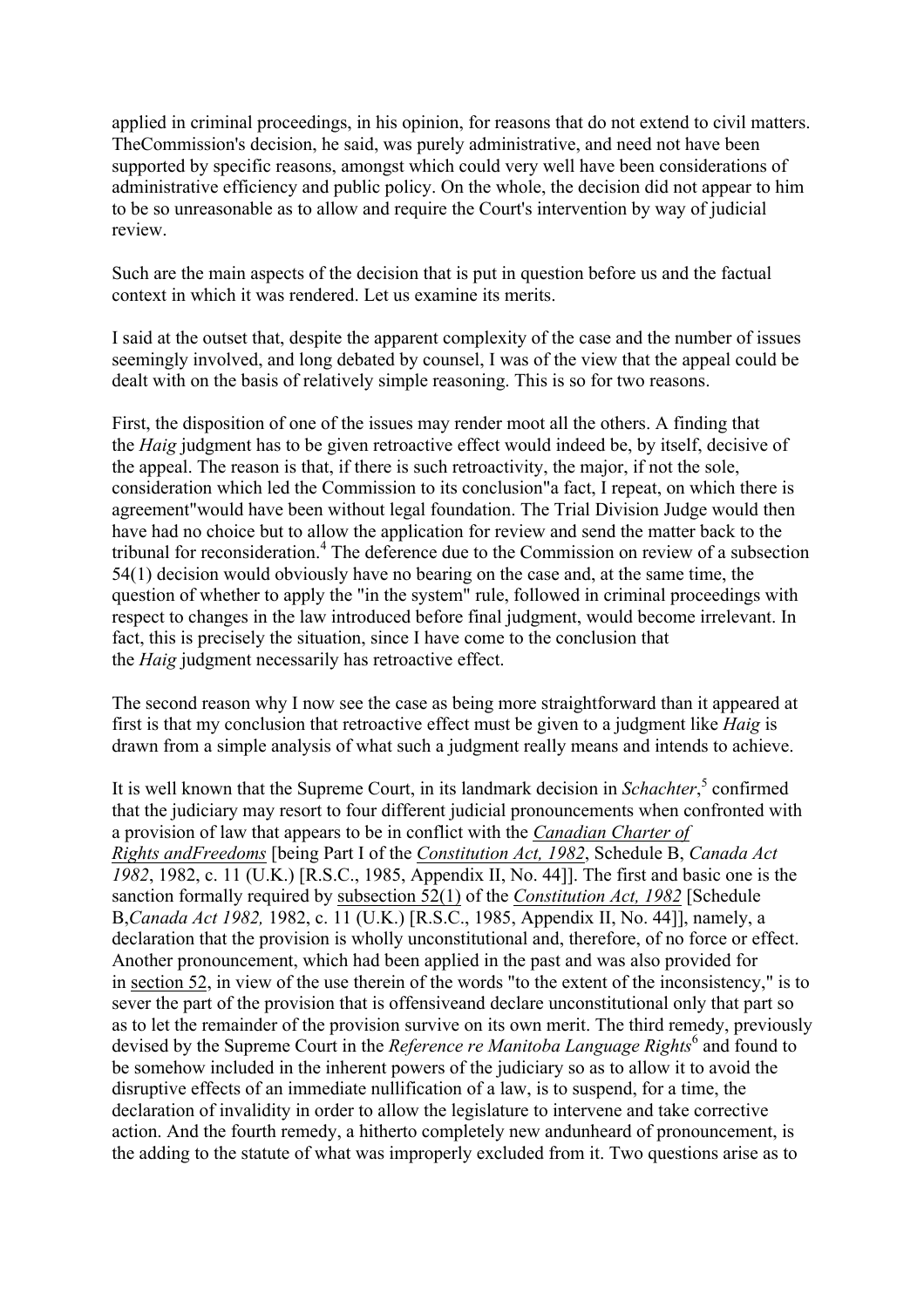the effects of any one of these four different judicial pronouncements: does the judgment speak only to the future or also to the past, and who is bound by it?

The first question is easily answered, I think, by a mere consideration of the meaning and purpose of the particular pronouncement involved. A declaration of invalidity goes undoubtedly, as I see it, to the past since what it says, in effect, is that the law was *ultra vires* the legislatureand, therefore, never acquired legal force and effect. The judgment does not create a new legal situation; it has a date and will be operative in the future, but it simply declares what is and what always has been. It does not mean that all that could have resulted from the application of the invalid law will be affected. The law did not have legal existence, but it nevertheless existed as a fact and the legal system cannot but give effect to that reality if chaos is to be avoided.<sup>7</sup> However, the invalid law may not govern or influence transactions or situations not already closed or spent by the advent of a term of prescription, or the lapse of a limitation period, or the application of the mistake of law doctrine, or the principle of *res judicata*, or otherwise. There is no reason, in that respect, to treat differently a law declared *ultra vires* by reason of the division of powers and one so declared by reason of the requirements of the Charter, although I agree that, in the latter case, some special accommodation may become necessary.

On the other hand, a suspension of the declaration of invalidity in order to give the legislature time to intervene necessarily validates the provision for the past. The suspended declaration of invalidity, if it becomes effective by the failure of the legislative authority to act within the time prescribed, will only look to the future. This is indeed its very purpose.<sup>8</sup> It may be difficult to understand that the judiciary may give temporary effect to a provision of law that the legislature had no power to enact and the resort by the Court to such a pronouncement has often been criticized as leaving the successful litigant with no remedy.<sup>9</sup> But, as regards the absence of special benefit for the litigant, it should be borne in mind that we are dealing here not with the behaviour of the administration but with an enactment of the legislature itself and, as regards the peculiar nature of the assumed judicial power, it could be regarded as an extension of the role and duty of the courts to assure the maintenance of peace and the preservation of the "normative order" and the rule of law.

The two other possible pronouncements defined in *Schachter* ought to be considered together, although, in many aspects, they present themselves as two quite different remedies. One had been resorted to in the past, long before the advent of the Charter; the other had never been heard of before *Schachter*. One has a direct relation to subsection 52(1) of the *Constitution Act, 1982*; the other is completely outside the purview of subsection 52(1). One "re-does" properly what the legislature has already done, albeit improperly; the other adds to what the legislature has done, and even, at times, as in our case, goes against the will of the legislature. However, the two remedies have the same purpose and employ the same judicial technique. They are rightly presented in *Schachter* as being complementary: one corrects "over-inclusiveness" in a provision of law and the other addresses "underinclusiveness." In both cases, the purpose is the same, i.e., to avoid the sanction of invalidity applicable to the provision or the program as a whole, and in both cases the technique does not vary, as courts simply invoke their duty and power of statutory interpretation. There may be a great deal of fiction in that approach, but here again the interests of stability and continuity have prevailed. In any event, it remains that, in both cases, the basis of the judgment is unequivocally that the provision must be understood, interpreted and read as the legislature would have written it, or rewritten it upon the advent of the Charter, had the legislature then been properly informed as to the limits of its powers. This, it seems to me,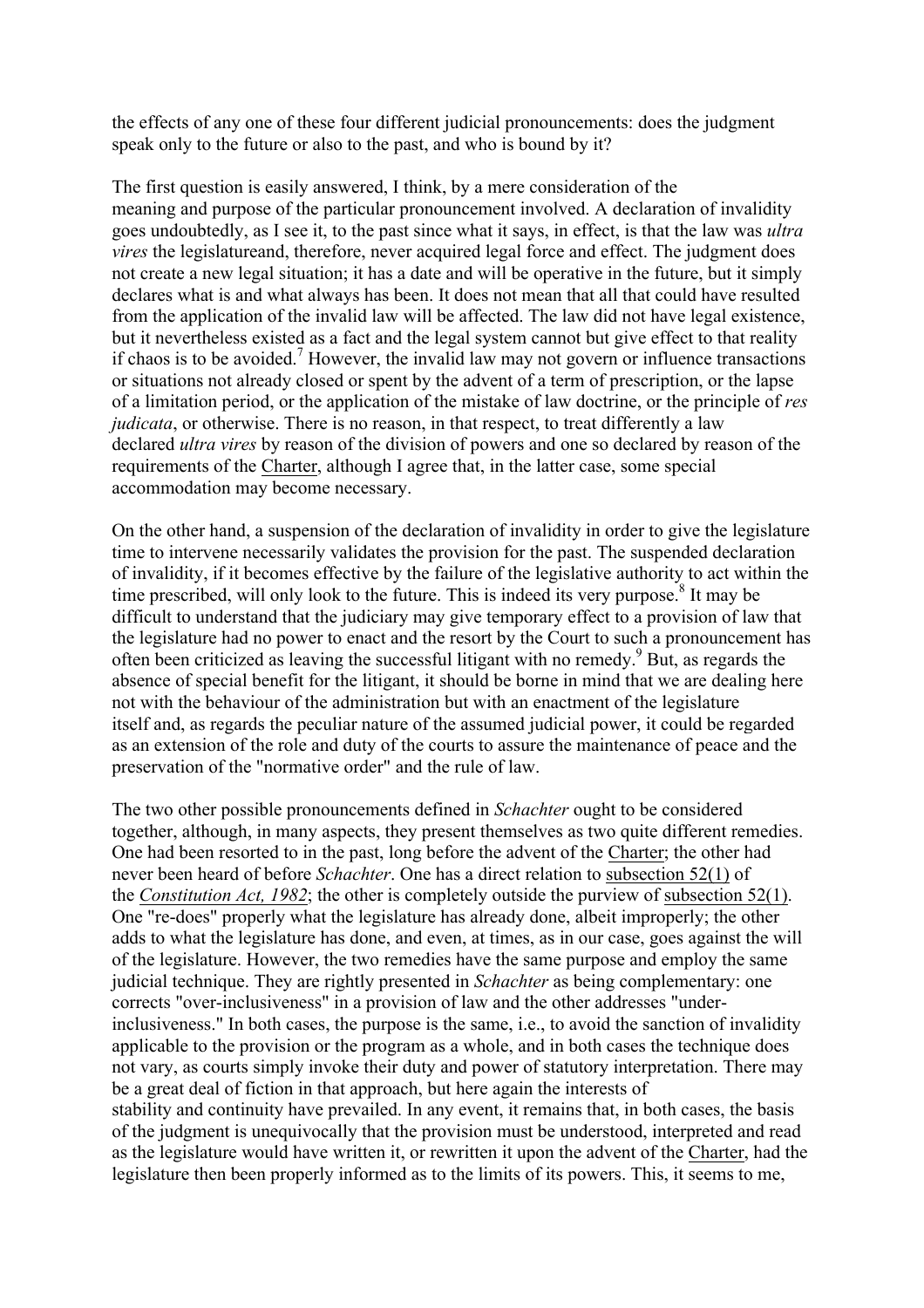does not allow any other conclusion than that the Court means to go back to the time of enactment or the coming into force of the Charter, in 1982. The Ontario Court of Appeal saw it this way in *Haig* , the reason for its intervention against the suspension order of the Court of first instance being, in large part at least, to ensure that the benefit of the ruling would enure to the two complainants.<sup>10</sup> And, likewise, the Supreme Court saw it this way in the sole "reading in" judgment it has rendered, to my knowledge, that of *Miron v. Trudel* . <sup>11</sup> The end result is somewhat surprising in that the "reading in" technique, which, I agree, is akin to a judicial amendment, is retroactive while an amendment by a legislature is, in principle, prospective only. But the essence of the remedy is to that effect. It may be that one day the courts will feel the need for a new remedy in order to give effect to some new reading of the Charter, responsive to prevailing socio-economic conditions, and will assume the power to validate a law until judgment while adding something to it for the future. This is not what we are dealing with here.

The question of retroactivity of a judgment of the Court dealing with a constitutional challenge can hardly be isolated from the second question respecting the extent of the application of the judgment. Who is bound by the judgment?

The short answer is that this is a judgment on the state of the law; it is in the nature of a judgment *in rem*, the application of which is not limited to the parties in the proceedings as is a judgment *inter partes* rendered to determine the rights of the litigants. There is a problem, however, as to whether the judgment has binding effect on third parties outside the territorial jurisdiction of the tribunal.<sup>12</sup> I do not believe it has, considering the judicial system of the country. It appears inconceivable to me that an unappealed judgment of any provincial court, even a court of first instance presided over by a judge alone, could determine the law of the land for all Canadians. It is the territorial limitations of the reach of the *Haig* declaration, it appears to me, that explains why the Supreme Court of Canada in *Mossop* could render judgment in 1993 by reading section 3 of the *Canadian Human Rights Act* without regard to it. It is the same limitations that also explain why Parliament had to amend section 3 of the *Canadian Human Rights Act* on June 20, 1996 [S.C. 1996, c. 14, s. 2], and formally add "sexual orientation" as a ground of discrimination under the Act so as to make it the law of the land (which it did, incidentally, without even referring in Parliament to the Ontario judgment). But I do not have to decide the point since, in any event, it is against the Commission as a party to the proceedings that the *Haig* ruling was made.

It is my opinion, therefore, that the view of the Commission that the appellant's complaint was not subject to the *Haig* declaration, a view that undoubtedly was at the heart of its decision to reject the complaint, was wrong. The Trial Judge, therefore, had no choice but to set aside the decision of the Commission and refer the matter back to it for reconsideration. The appeal must be allowed, the decision of the Trial Judge set aside and the order that the Trial Judge should have made should issue.

Linden J.A.: I agree.

Robertson J.A.: I agree.

 $1$  [1991] 1 F.C. 18 (C.A.).

<sup>2</sup> (1992), 9 O.R. (3d) 495 (C.A.).